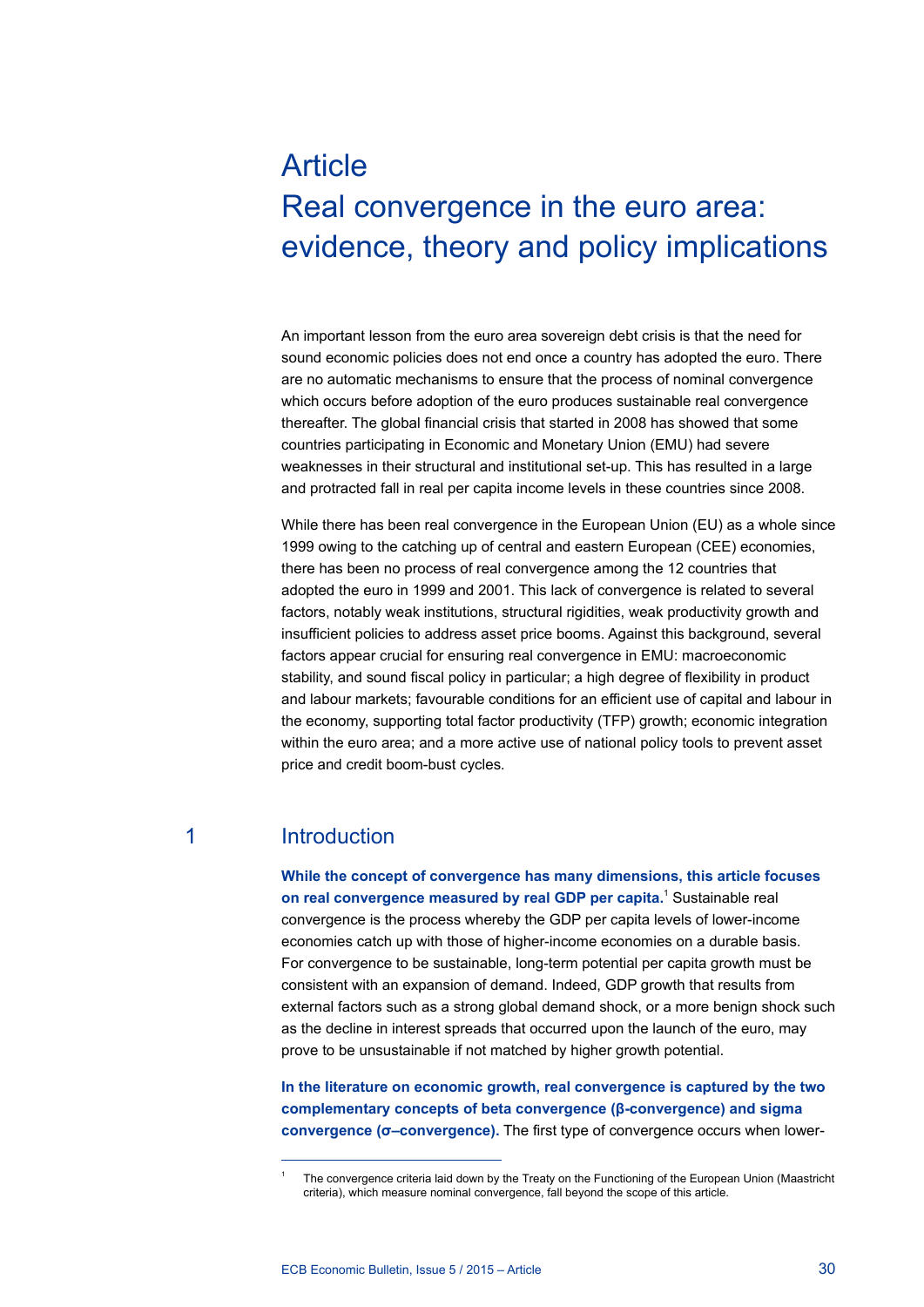income economies grow faster than higher-income economies, i.e. they experience a process of catching up. This is usually measured in terms of relative GDP per capita in purchasing power standards (PPS). The second concept refers to a reduction in the dispersion of income levels across economies. Real convergence requires that lower-income countries can grow faster in a sustainable manner than higherincome countries, with their income levels converging toward those of higher-income countries as a result. As such, real convergence mainly pertains to the β-dimension of convergence, with σ-convergence being a by-product; sustainable convergence is the key precondition for economies that are catching up to be resilient to shocks.

**Sustainable real convergence supports the smooth functioning of Monetary Union over the medium term.** First, achieving sustainable real convergence by means of sound national economic policies is important to support the economic and social cohesion of EMU, especially since euro area countries do not share fiscal transfer mechanisms similar to those in the US federal budget. While the Structural Funds and the Cohesion Fund – the financial instruments of EU regional policy – aim to narrow the development disparities among regions and Member States, they are more limited in scope than similar instruments in a federal state. Second, the sustainability of real convergence is important because for some euro area economies the process of catching up tends to drive up their inflation differential vis-à-vis the euro area average over the medium term. In a monetary union, this is usually associated with a lowering of real interest rates in the economies that are catching up, since short-term nominal interest rates are determined by the central bank's policy rate. Given this essential feature of monetary policy in a single currency area, great importance needs to be attached to fiscal and macroprudential policies that tame macro-financial cycles and ensure stability, so as to prevent countries becoming exposed to boom-bust cycles. A greater degree of cyclical divergence within the euro area would complicate the conduct of the single monetary policy.

**This article reviews the mechanisms and incentives that have so far hampered sustainable real convergence among euro area countries.** Section 2 presents some evidence of real convergence since the start of EMU, Section 3 discusses the reasons for the lack of sustainable real convergence in some euro area economies that adopted the euro at an early stage, Section 4 focuses on the key role of TFP growth in the convergence process, Section 5 examines the policies that could help bring about sustainable real convergence, and Section 6 concludes.

# 2 Evidence of real convergence

**Between 1999 and 2014 some degree of real convergence took place among the 28 countries that now make up the EU (the EU28).** As shown in Chart 1, both non-euro area EU countries (orange triangles) and countries that adopted the euro after 2002 (yellow circles) performed better over the period 1999 to 2014 than the rest of the EU countries, i.e. the 12 countries (Euro 12) that adopted the euro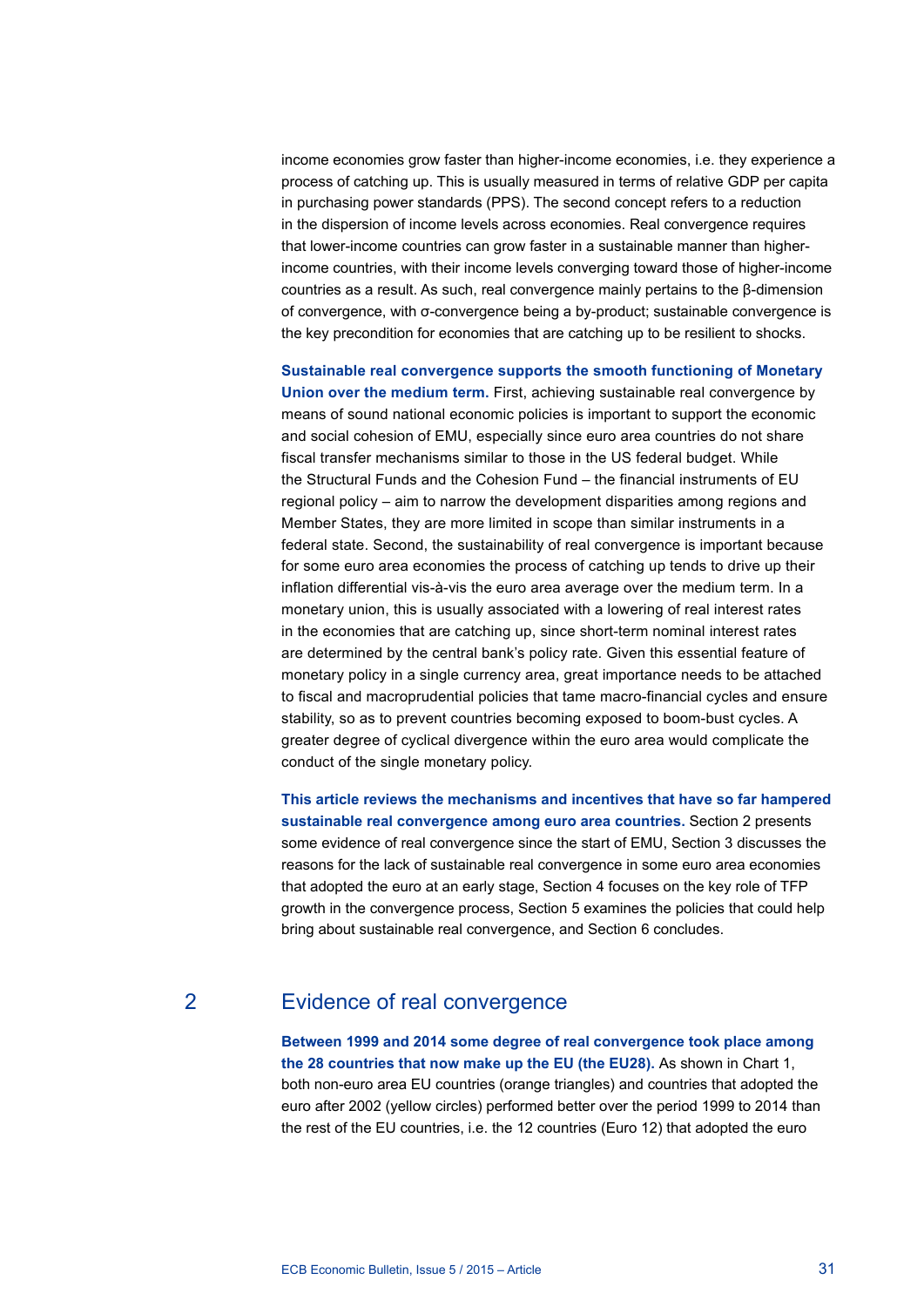#### GDP growth per capita relative to the EU28

(GDP per capita in PPS; EU28=100) x-axis: 1999 y-axis: difference in relative position 1999-2014



Sources: European Commission and ECB staff calculations.

Notes: Luxembourg is excluded because GDP per capita computations are distorted by the high number of cross-border workers. The dark blue squares represent those of the catching up economies in the Euro 12 that showed no convergence over this period (Greece, Spain and Portugal), and Italy, the Euro 12 country with the largest divergence.

before 2002 (blue squares). Estonia, Latvia, Lithuania, Romania and Slovakia have recorded the highest degree of convergence among the EU countries so far, followed by other countries in the CEE region. $<sup>2</sup>$ </sup>

**Little real convergence has taken place among the euro area economies since the establishment of the euro, despite initial expectations that the single currency would act as a catalyst for faster real convergence.** There is no clear relationship between relative GDP per capita levels in 1999 and their relative growth between 1999 and 2014. In fact, looking at the period as a whole, there is some evidence of divergence among the early adopters of the euro, given that over 15 years a number of relatively low-income countries have maintained (Spain and Portugal) or even increased (Greece) their income gaps with respect to the average. Moreover, Italy, initially a higher-income country, recorded the worst performance, suggesting substantial divergence from the high-income group. While the crisis following the collapse of Lehman Brothers can partly explain the divergence observed in these countries, more deep-rooted factors were also at

play. Ireland, for example, in spite of its severe financial crisis in the period 2008-12, shows some improvement, remaining among the higher-income countries.

**Focusing on pre- and post-crisis sub-periods, there was some temporary convergence before 2007 among the Euro 12.** Before the global financial crisis there was faster growth in Greece and Spain than in the rest of the euro area. This catching up process was rapidly reversed over the period 2008-13, when these economies underwent a severe recession. In the case of Portugal, there is limited evidence of even temporary convergence in the pre-crisis period. Among the high-income countries, Italy's growth underperformed the euro area average over almost the whole period, leading to increased divergence (see Chart 2).

# **Similarly, in terms of income dispersion, there is some evidence of convergence among the EU28, but little evidence as regards the Euro 12.**

Dispersion of per capita income levels has increased overall for the Euro 12, after a temporary narrowing between 2006 and 2008 (see Chart 3). Some convergence in terms of reduced income dispersion is detected when looking at the EU28 as a whole, thanks to the catching up of CEE economies. However, the pace of the reduction of income dispersion seems to have slowed during the crisis period, i.e. since 2008.

<sup>2</sup> The stronger convergence performance of CEE countries deserves a deeper analysis, which is beyond the scope of this article. However, the increase in the economic integration of these countries within the EU over the sample period could explain part of their convergence performance. Some evidence of the positive effects of EU membership on relatively low-income countries, largely thanks to a greater degree of economic integration, is given in Crespo Cuaresma, J., Ritzberger-Grünwald, D. and Silgoner, M.A., "Growth convergence and EU membership", *Applied Economics*, Vol. 40, No 5, 2008, pp. 643-656.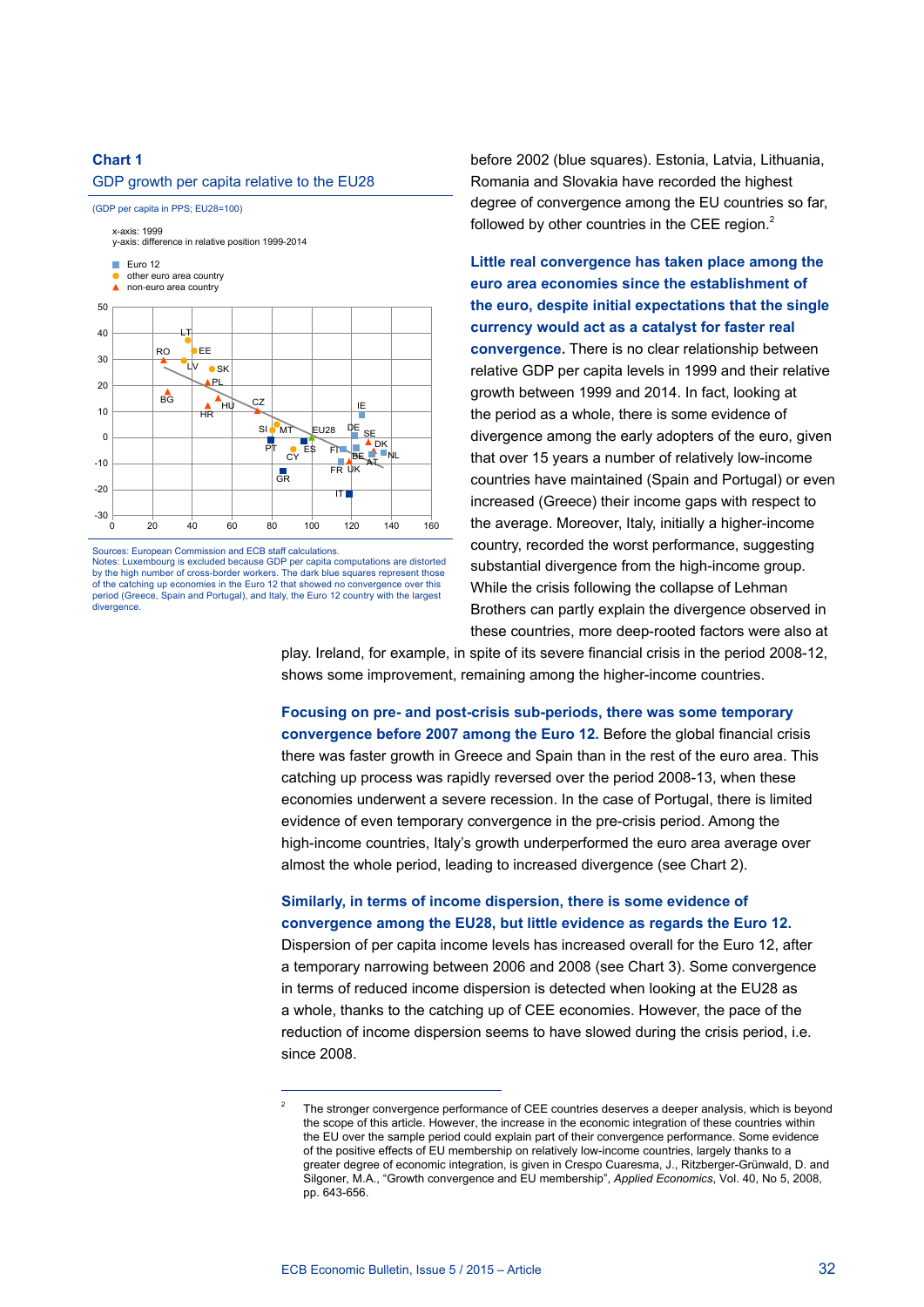

Sources: European Commission and ECB staff calculations.

# **Chart 3**



Note: Luxembourg is excluded (see the note to Chart 1).

# 3 Reasons for the lack of real convergence

**At the start of EMU many observers expected that deeper monetary and financial integration would trigger faster real convergence.** As theory would predict (see Box 1), gross private capital inflows in the pre-crisis years were sizeable

#### **Chart 4**





Source: ECB.

Note: The item "other investment" excludes flows to the government and national central bank.

in those Euro 12 countries with per capita income levels significantly below the euro area average, including Greece, Portugal and, to a lesser extent, Spain. In the case of Italy, capital inflows were much lower (see Chart 4), as with most other high-income countries. Capital inflows to these countries mainly consisted of investment in debt instruments and banking flows, whereas inward foreign direct investment (FDI) was less significant. In principle, private capital flowing to lower-income euro area countries should have supported productivity gains and sustainable long-term increases in income levels in these countries. When the global financial crisis started, the amount of external private financing began to fall, and continued to decline substantially over the crisis period.

**The lack of sustainability in the process of real convergence in the pre-crisis years was mainly due to the combination of three factors.** First, institutional conditions in some countries were not supportive of business innovation and underlying productivity growth. Second, structural rigidities and a lack of effective competition (especially in the non-tradable sector)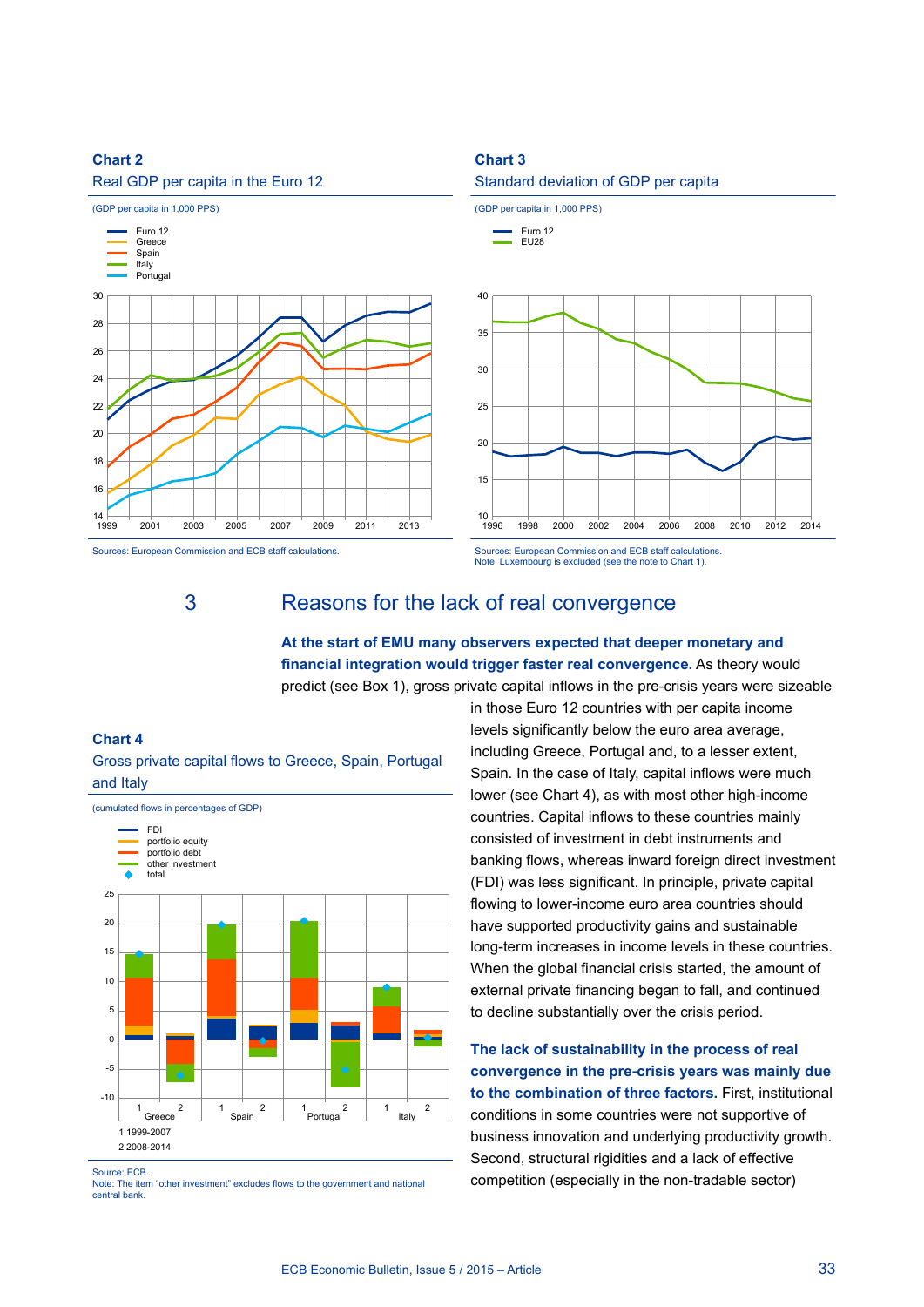contributed to a misallocation of capital. This in turn prevented the supply potential of the economy from catching up with demand. Third, the sharp drop in real interest rates favoured exuberant credit growth and pushed up demand, engendering misguided expectations about future income.<sup>3</sup>

**First, as regards institutional factors, the quality of domestic institutions and governance affects economies' per capita income growth.** Countries with a higher ranking in terms of governance tend to exhibit higher income levels. The euro area countries that did not show convergence (or even diverged) in the pre-crisis years (Greece, Spain, Italy and Portugal) are also the countries with the lowest ranking in terms of governance in the Euro 12 (see Chart 5). This low ranking reflects a combination of factors including the effectiveness of government, the quality of the regulatory environment and the size of the informal economy. All these factors have a significant bearing on long-term growth.

**Second, countries with structural rigidities were hit particularly hard during the global financial crisis, which contributed to the sharp reversal of convergence during this period.** Some Euro 12 countries (especially Greece and Portugal) had very rigid product and labour markets before the crisis (see Chart 6).

# **Chart 5** Worldwide Governance Indicator rank and GDP per capita

(GDP per capita in PPS; EU28=100)

y-axis: worldwide Governance Indicator rank (2008) x-axis: GDP per capita relative to the EU28 (2014)



Sources: World Bank and Eurostat.

Notes: Worldwide Governance Indicators are the composite rank of average positions in six broad dimensions: voice and accountability, political stability and absence of violence/terrorism, government effectiveness, regulatory quality, rule of law, and control of corruption. Luxembourg is excluded (see the note to Chart 1). The dark blue squares represent those of the catching up economies in the Euro 12 that showe no convergence over this period (Greece, Spain and Portugal), and Italy, the Euro 12 country with the largest divergence.

#### **Chart 6**

Structural rigidities and GDP per capita

(GDP per capita in PPS; EU28=100)



Sources: European Commission and Organisation for Economic Co-operation and Development (OECD).

Notes: The OECD product market regulation (PMR) indicators cover formal regulations in state control of business enterprises, legal and administrative barriers to entrepreneurship, and barriers to international trade and investment. The larger the value, the more rigid the regulations. The OECD employment protection legislation (EPL) indicators are synthetic indicators of the strictness of protection against individual and collective dismissals for workers with a regular contract. The summary indicators are obtained by factor analysis, in which each component is weighted according to the overall variance of the data. PMR and EPL data were unavailable for 2008 for Bulgaria, Croatia, Cyprus, Latvia, Lithuania, Malta and Romania. Luxembourg is excluded (see the note to Chart 1). The dark blue squares represent those of the catching up economies in the Euro 12 that showed no convergence over this period (Greece, Spain and Portugal), and Italy, the Euro 12 country with the largest divergence.

<sup>3</sup> See Borio, C., "The financial cycle and macroeconomics: what have we learnt?", *BIS Working Papers*, No 395, December 2012.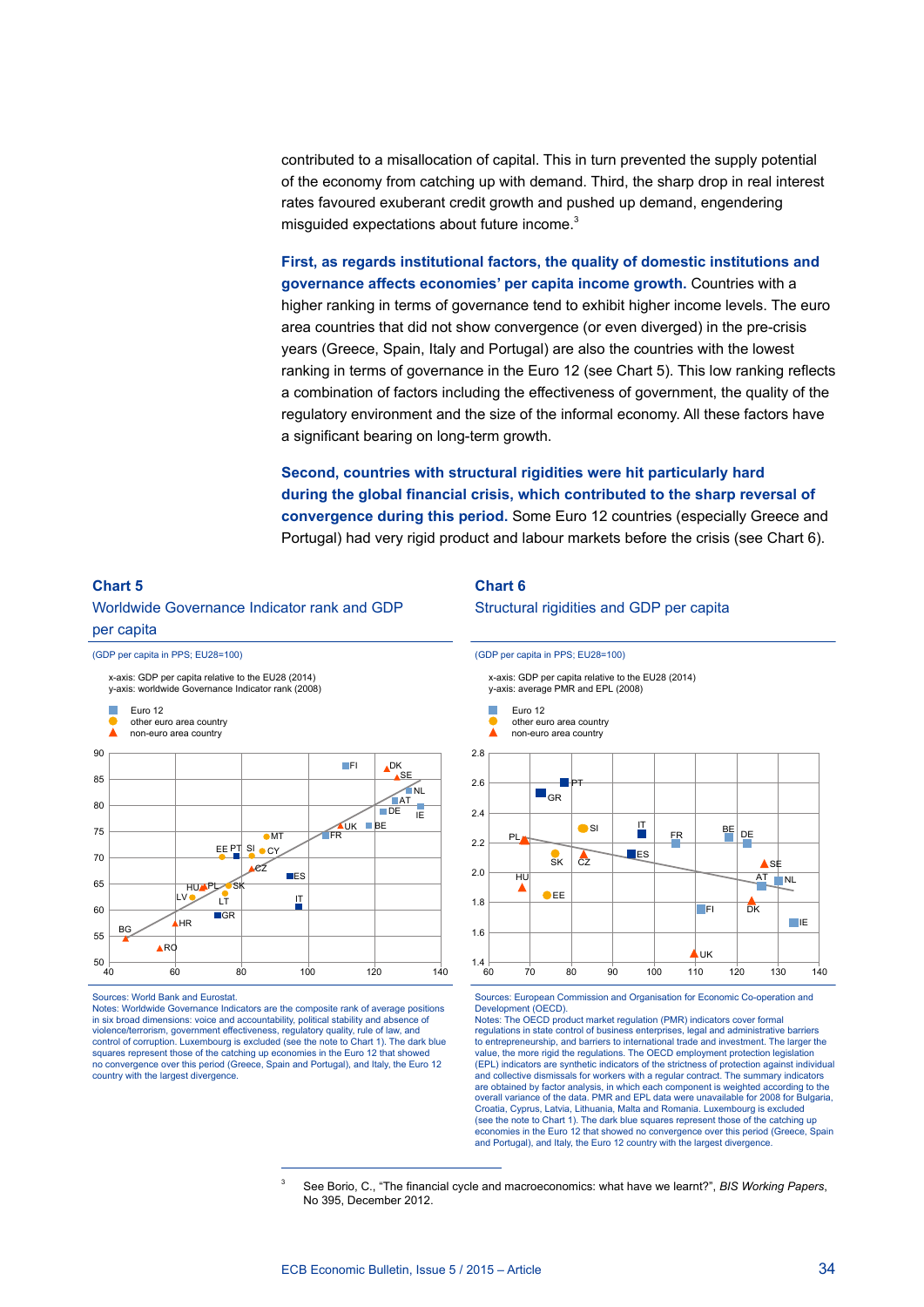Real three-month money market rates in the Euro 12



Sources: European Commission and ECB staff calculations. Notes: Nominal three-month money market rates are HICP-adjusted. The darker coloured columns represent those of the catching up economies in the Euro 12 that showed no convergence over this period (Greece, Spain and Portugal), and Italy, the Euro 12 country with the largest divergence.

#### **Chart 8**

#### Private sector debt in the Euro 12



Sources: European Commission and ECB staff calculations. Notes: Private sector debt is the sum of the unconsolidated debt of households and non-financial corporations. The darker coloured columns represent those of the catching up economies in the Euro 12 that showed no convergence over this period (Greece, Spain and Portugal), and Italy, the Euro 12 country with the largest divergence

In the labour market, these rigidities included a high degree of employment protection and wage bargaining systems that were not supportive of flexible wage adjustments. In the product markets, several sectors, including network industries, were sheltered from competition, which slowed down the adjustment of profit mark-ups during the crisis. The rigidities that hampered the adjustment of wages and prices significantly lengthened the process of reallocating labour and capital from crisis-hit sectors (e.g. construction) to faster growing sectors and increased the costs of the adjustment in terms of unemployment and income losses.

**Third, in the pre-crisis years, a credit-driven domestic demand boom and erroneous expectations about future economic growth prospects masked the weak growth potential in a number of countries.** Compared with the average of the pre-euro area years (between 1995 and 1998), real interest rates dropped very sharply, especially in the southern euro area countries, and also in Ireland (see Chart 7). The substantial drop in real interest rates in these economies was a result of two factors: (i) substantial convergence in nominal interest rates before and after the introduction of the euro, and (ii) a rise in inflation in these countries above the euro area average during the early years of  $EMU<sup>4</sup>$  Moreover, the credit-driven domestic demand boom that continued for many years led to an overestimation of growth potential in a number of countries, particularly in Greece and Spain. As a result, fiscal policy was too pro-cyclical during the boom years, as budgets were based on the assumption that the high revenues generated by unsustainable domestic demand would continue to be generated in the years to come. With the onset of the severe crisis, fiscal revenues dropped sharply in a context of insufficient fiscal buffers, resulting in a rapid increase of public debt.

### **The excessive private sector credit growth in some countries led to rising debt levels in the corporate and/or household sector.** Ireland, Spain and, to

a lesser extent, Greece and Portugal recorded a substantial increase in private sector indebtedness (see Chart 8). The risks related to the sharp credit growth and increasing indebtedness were insufficiently addressed by the national authorities.

<sup>4</sup> For a more detailed explanation, see the article entitled "Monetary policy and inflation differentials in a heterogeneous currency area", *Monthly Bulletin*, ECB, Frankfurt am Main, May 2005.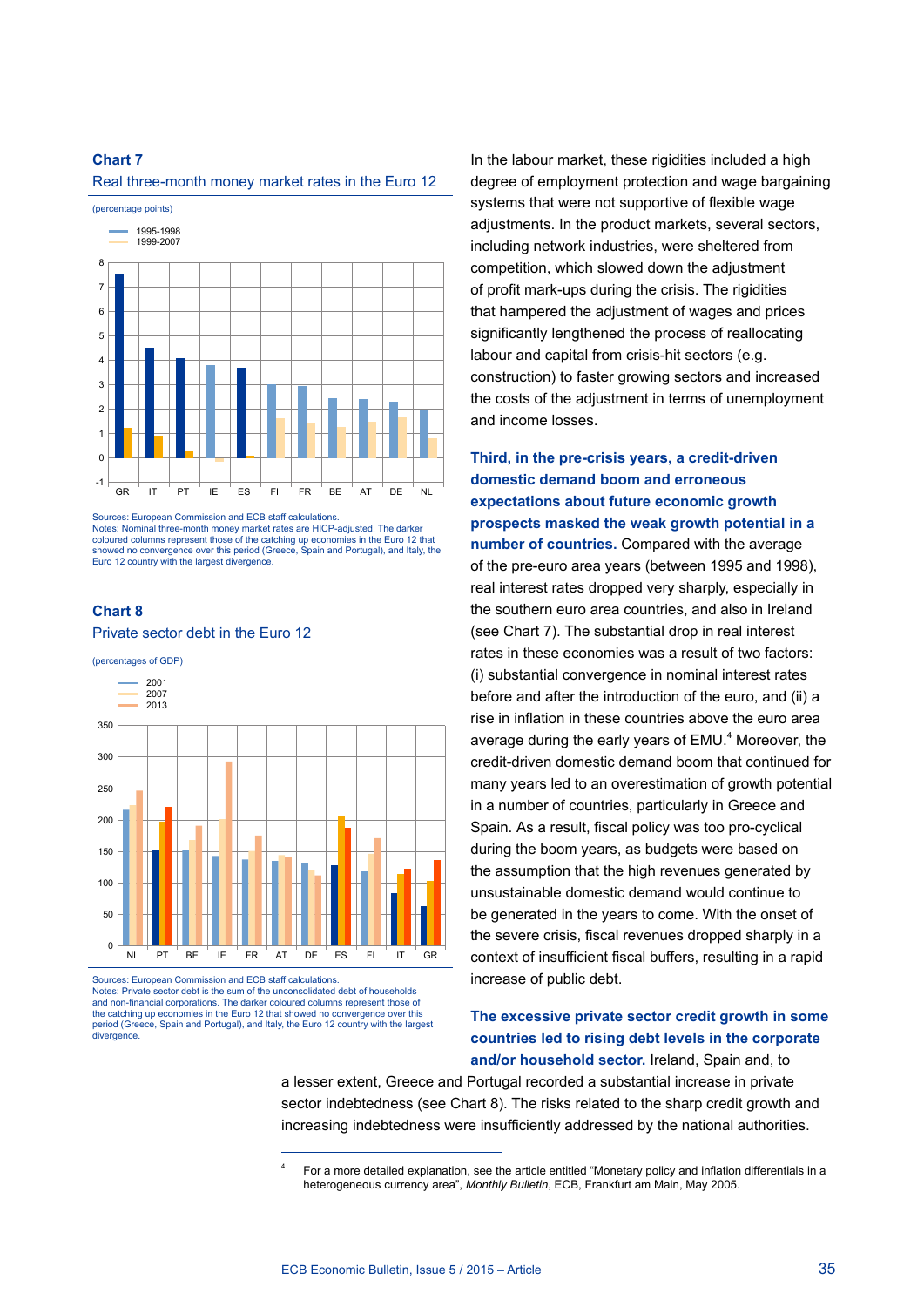#### Current account balances in the Euro 12



Source: European Commission.

In particular, macroprudential tools to limit excessive borrowing were either not used or were too weak to dampen credit growth sufficiently in these economies.

**Excessive growth of credit and domestic demand also led to the accumulation of very large external imbalances in the pre-crisis years.** The current account deficit increased significantly over the pre-crisis years in Greece, Spain and Portugal. In Italy, a higherincome country, the current account deficit remained moderate (see Chart 9). Large cumulative current account imbalances in economies that are catching up are not necessarily problematic if the accumulation of large foreign liabilities is later matched by current account surpluses. If such current account deficits finance productivity-enhancing investments that lead to higher export revenues in the future, a temporary increase in current account deficits can turn out to be sustainable. However, the convergence pattern of these euro area countries did not meet this condition in

the pre-crisis period, since the accumulation of capital was heavily biased towards low-productivity, non-tradable sectors. While the expansion of external imbalances in Spain mainly reflected excessive investment in some segments of the private sector (particularly construction), in Greece overspending in the public sector was the main contributor to the gap between savings and investment. In Portugal low public and private savings played a significant role.

# 4 The role of productivity growth in the convergence process

**The financial flows channelled to the low-income countries failed to generate productivity convergence in the pre-crisis period.** TFP measures the efficiency with which labour and capital inputs are used in the production process and is a key driver of convergence (see Box 1). As a group, the EU28 countries with lower income levels tended to exhibit higher TFP growth, supporting the convergence process (see Chart 10). However, this was mostly due to CEE countries. In fact, Euro 12 countries with higher initial income levels even tended, on average, to experience higher TFP growth than the lower-income euro area countries.<sup>5</sup> The labour productivity growth of some economies that are catching up, especially Greece, Spain and Portugal, was disappointing. In Italy TFP growth largely underperformed the euro area average and was among the lowest in the EU28.

<sup>5</sup> For a review of the role of TFP and the lack of convergence in the euro area, see "Catching-up processes in the euro area", *Quarterly report on the euro area*, Vol.12, No 1, European Commission, March 2013, pp. 7-18.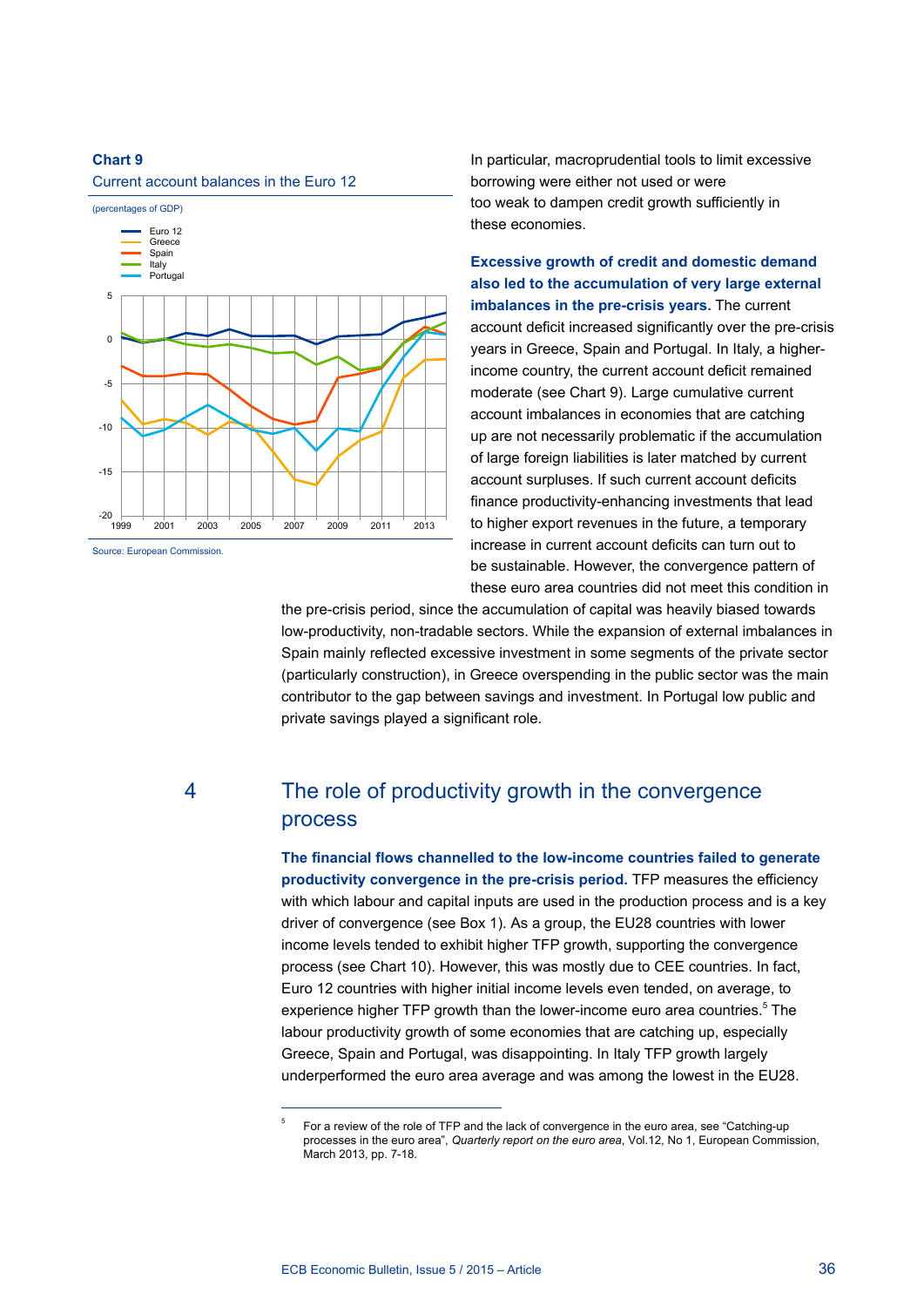#### GDP per capita and average TFP growth



Sources: European Commission and ECB staff calculations. Notes: Luxembourg is excluded (see the note to Chart 1). The dark blue squares represent those of the catching up economies in the Euro 12 that showed no convergence over this period (Greece, Spain and Portugal), and Italy, the Euro 12 country with the largest divergence.

#### **Chart 12**

TFP growth by sector in the Euro 12



Sources: European Commission, based on the EU KLEMS database, and ECB staff calculations.

Notes: No data are available for Greece and Portugal. "Other euro area countries" refers to Belgium, Germany, France, the Netherlands, Austria and Finland. "Total" includes other sectors, such as agriculture and mining, electricity, transport, and financial intermediation. The 2007 value for Belgium is extrapolated from 2006. Aggregates are unweighted.

#### **Chart 11**

Breakdown of growth in value added by sector

#### in the Euro 12





Sources: European Commission, based on EU KLEMS and ECB staff calculations. Notes: No data are available for Luxembourg. For Belgium and Portugal, growth is computed between 1999 and 2006, since no observation is available for 2007. "Construction" includes real estate activities. "Non-tradable services" refers to distribution/wholesale, hotels, and community/social services. "Other sectors" refers to agriculture and mining, electricity, transport, and financial intermediation. The<br>darker colour columns represent the catching up euro area economies (EA12) with no convergence (Greece, Spain and Portugal) and Italy, the EA12 country with the largest divergence over this period.

### **The weak overall TFP performance reflected in part the sectoral growth composition in some**

**countries.** After the introduction of the euro, capital was increasingly channelled towards sectors with low marginal product of capital, i.e. weak productivity, but high rents.<sup>6</sup> Such sectors typically included nontradable (services) sectors that were largely sheltered from competition, including distribution and network industries. The main reason for the much larger increase in value added in the pre-crisis years in Greece and Spain than in other Euro 12 countries (excluding Ireland) was a shift of resources towards non-tradable (services) sectors, including construction in the case of Spain. In Portugal, where growth was subdued even before the crisis, the non-tradable (services) sector also played a larger role in the increase in value added. In Italy, the sectoral value added composition was broadly similar to that of other large euro area countries (see Chart 11).

<sup>6</sup> According to Acemoglu and Robinson, the ultimate explanation for excessive rents is economic and political institutions that are not sufficiently "inclusive", and possibly even "extractive", in nature. See Acemoglu, D. and Robinson, J. A., *Why Nations Fail,* Profile Books, 2012.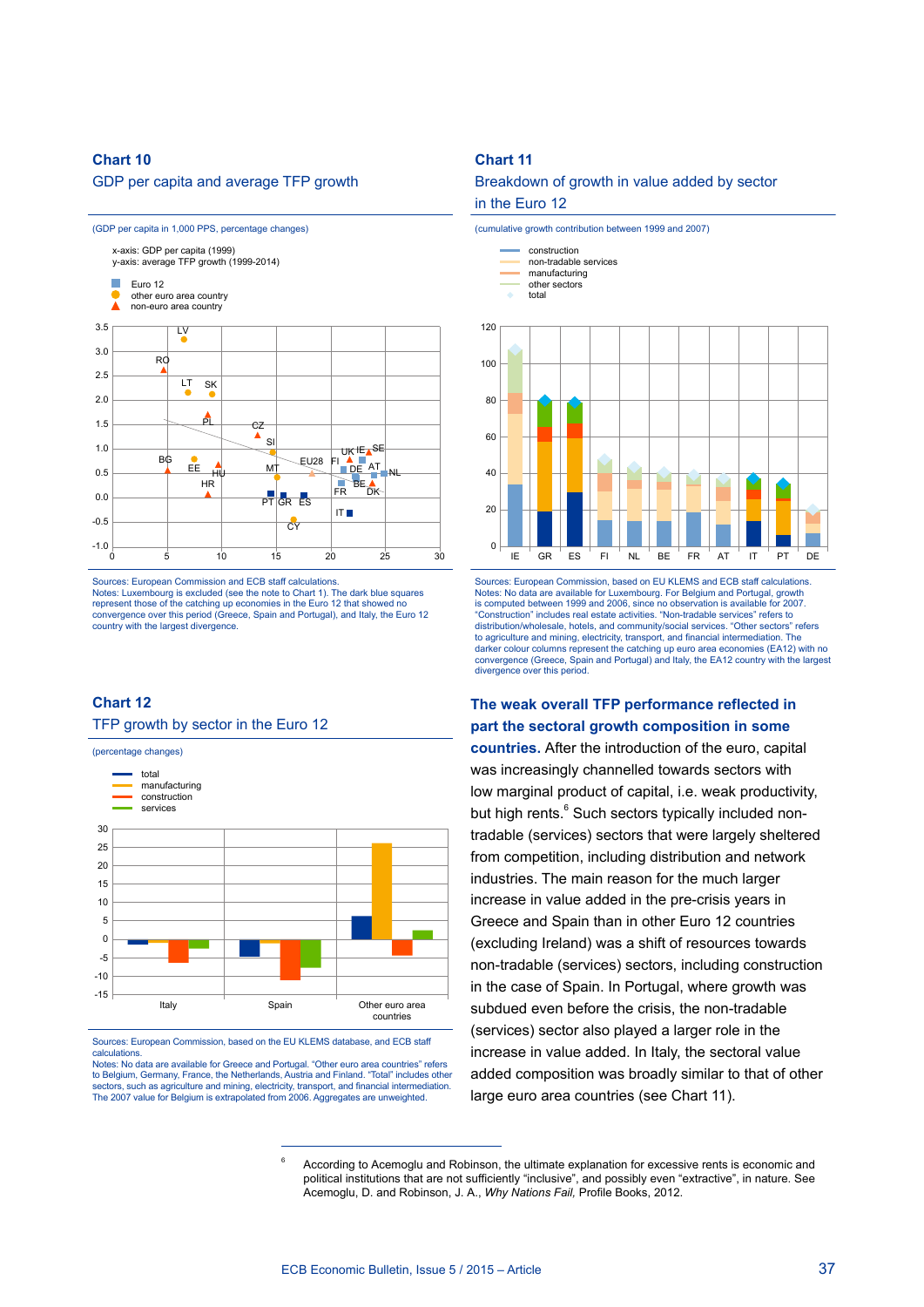**In some euro area countries TFP growth was also disappointing in the tradable sector.** As well as the allocation of capital to low-productivity sectors, it appears that in certain economies even potentially high-productivity sectors showed a weak productivity performance. In Spain and Italy, for instance, TFP growth in the period 1999-2007 was not only weaker in the services and construction sectors compared with the average of other euro area countries, but also in the manufacturing sector (see Chart 12). This suggests more widespread weaknesses in the business environments of these countries in the pre-crisis years, which is one of the factors that prevented them from realising their full capacity for innovation.<sup>7</sup>

#### **Box 1**

The conceptual framework behind economic growth and the key role of TFP in convergence

**This box explains how the theory of economic growth has corroborated the key roles of TFP and technology in the convergence process through time.** This is done by considering two classes of models: (i) those assuming an exogenous technology path, and (ii) those that introduce endogeneity into the technology path.

**In the first class of models, referred to as neoclassical models, the level of technology**  determines the effectiveness of the production process. Solow<sup>8</sup>, in his seminal paper, assumes that both population and technology grow at an exogenous rate, whereas the stock of capital is determined by savings. The larger the existing stock of physical capital in the economy, the larger the amount of savings that is needed to offset depreciation and keep capital at its current level. Eventually the economy will reach a point at which there are just enough savings to maintain capital at its current level. In this steady state, capital per unit of effective labour will no longer increase and all relevant per capita variables will grow at the rate of technological progress.

**The Solow model's explanation for different growth rates among countries is that countries have different stocks of physical capital and are therefore at different points on their balanced growth paths.** One of the crucial assumptions of the Solow model is that the marginal return to capital decreases, which means the more capital there is in the economy, the smaller the benefit from adding another unit of it. Consequently, if the economy has a small stock of capital, the benefits from increased investment are high.

**Thus, according to Solow's model it is the high expected return on investment in capital-"poor" economies that motivates capital flows from rich to poor countries.** The increased investment causes the economy to move upwards on the balanced growth path: this is the so-called "catching up" phenomenon. As a consequence, economies converge towards the same steady state level of income. This convergence is conditional on economic agents across countries having identical preferences and on all other features of economies also being identical. The resultant theory of conditional convergence implies that if there are persistent differences

For an overview of the role of sectoral productivity developments as regards convergence in the euro area, see Sondermann, D., "Productivity in the euro area: any evidence of convergence?", *Working Paper Series*, No 1431, ECB, Frankfurt am Main, April 2012.

<sup>8</sup> Solow, R., "A contribution to the theory of economic growth", *Quarterly Journal of Economics,* Vol. 70, No 1, 1956, pp. 65-94.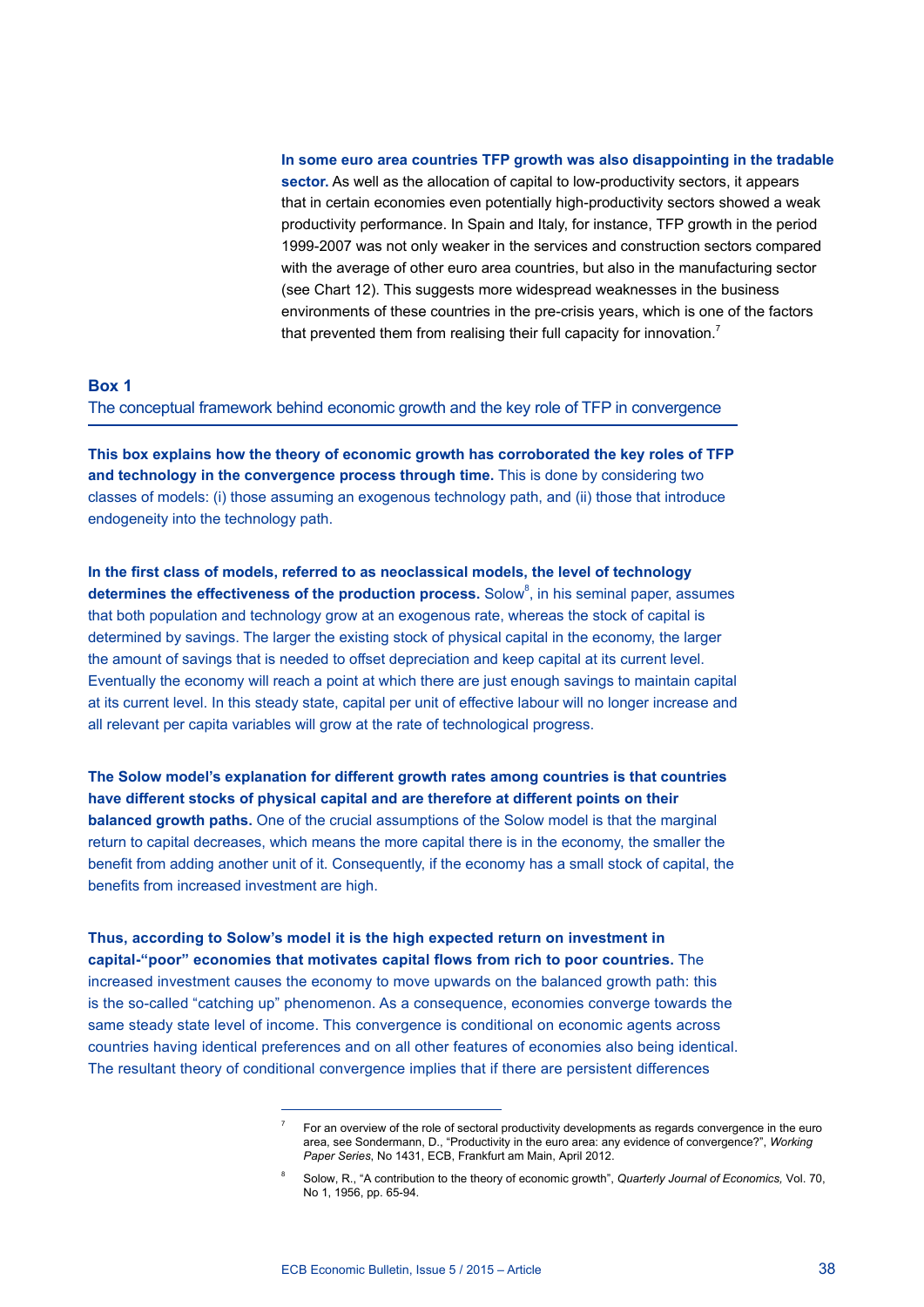across countries in preferences and other institutional features, divergence is possible not only in terms of levels of income, but also in terms of growth rates.

**The empirical evidence has cast some doubts on the validity of the Solow model for explaining the observed speed of convergence across the world.** In reality, neither differences in capital stocks nor capital flows that are high enough to account for the variation of income levels in the world can be observed. Barro and Sala-i-Martin<sup>9</sup> investigated the convergence hypothesis for both US states and an international sample of countries. Even though they were able to find evidence of convergence in both samples, they showed their empirical estimate of the speed of convergence of 2% per year to be much lower than the level theory would suggest.

**While the neoclassical theory provides an appealing theoretical framework, in practice it does not provide an explanation of the sources of convergence outside the very narrow "conditional" theory.** Differences in the effectiveness of production factors and varying speeds of technological progress could be one explanation for income differences across countries. However, by not being able to explain where differences in the level of these important variables come from or how progress can be created, the theory fails to explain how income convergence can be generated. Because the behaviour of individuals already results in the best possible outcome in these types of model, and because the growth rate is determined exogenously, it is also impossible for economic policy to improve a country's growth performance, for example by providing incentives to save and invest.

**To overcome this problem, the second class of models introduces endogeneity into the technological process by explicitly modelling innovation and learning.** Two general approaches can be distinguished: (i) the modelling of increased productivity through increasing returns to production factors (either capital or labour), and (ii) the explicit modelling of research and development (R&D) activities as a separate sector of the economy.

**Increasing returns to production can be introduced by assuming that human capital, like physical capital, can be increased through investment.** Uzawa<sup>10</sup> and Lucas<sup>11</sup> explicitly include human capital as a factor of production in their frameworks: investment in human capital corresponds to the time individuals spend in education. A better qualified workforce is assumed to have a positive influence on the rest of the economy (a so-called externality), which increases growth. One conclusion of neoclassical theory was that capital will flow from rich to poor countries and contribute to the catching up process in countries where capital is scarce. Since human capital, i.e. a country's workforce and its knowledge, is not as mobile as physical capital and is less likely to move abroad, models that include human capital as a growth factor can help to explain why persistent differences in income growth performance can be observed across countries. Endogenous growth models are therefore much better suited to providing input into policy decisions.

<sup>&</sup>lt;sup>9</sup> Barro, R.J. and Sala-i-Martin, X., "Convergence", *Journal of Political Economy*, Vol. 100, No 2, 1992, pp. 223-251.

<sup>10</sup> Uzawa, H., "On a two-sector model of economic growth II", *Review of Economic Studies*, Vol. 30, No 2, 1963, pp. 105-118.

<sup>11</sup> Lucas, R.E., "On the mechanics of economic development", *Journal of Monetary Economics*, Vol. 22, Issue 1, 1988, pp. 3-42.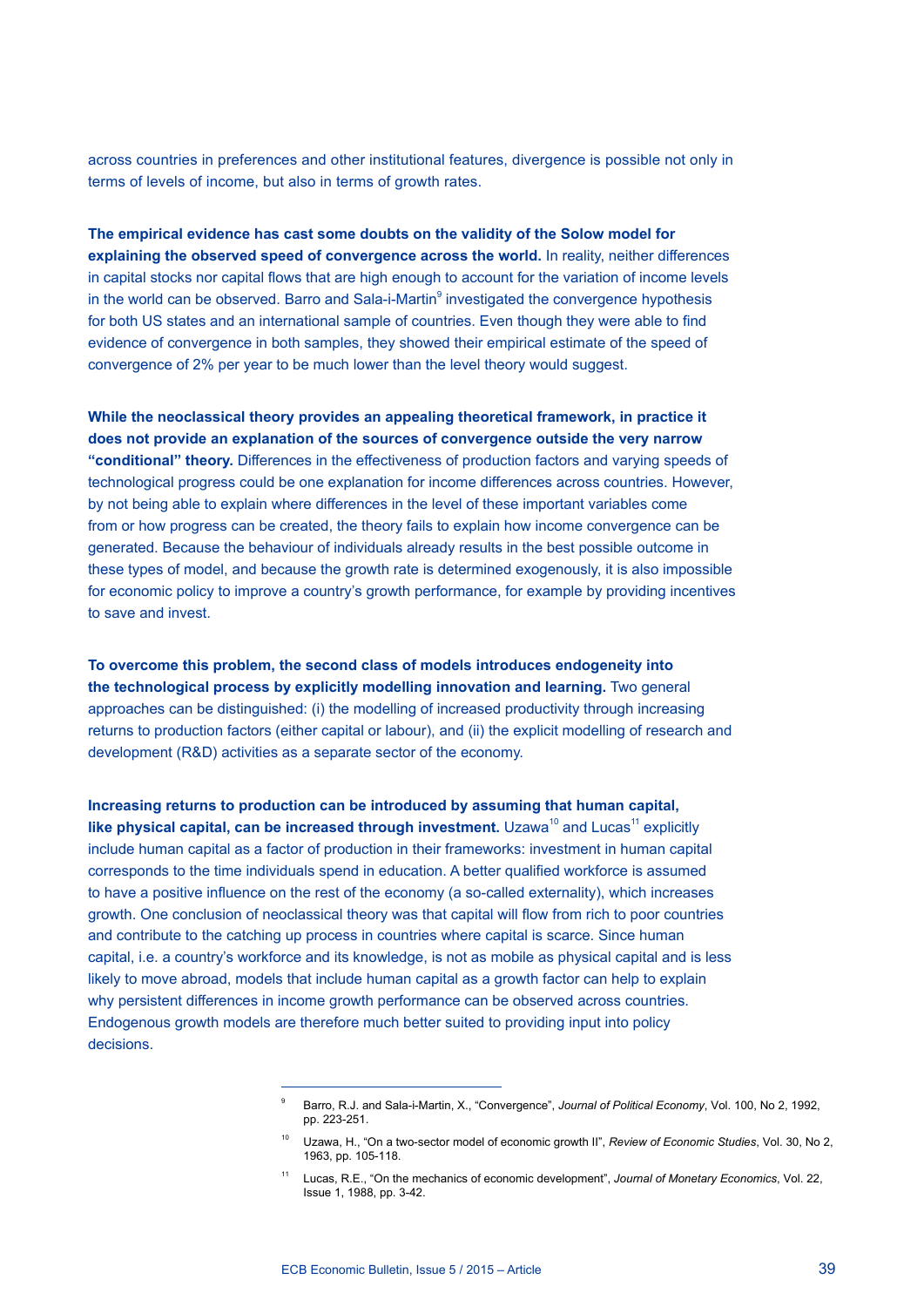**An alternative way to endogenously create growth, and for convergence to be explained in a theoretical model, is by "producing" innovation in a separate sector of the economy.** The introduction of such an R&D sector allowed Romer $12$  to explain how permanent growth is possible. Like investment in human capital, increased research activities lift the level of knowledge and technological advancement not only for the individual research facility but for the economy as a whole and therefore have a positive influence on economic growth. To overcome the income difference and catch up with more advanced economies, poorer countries need a high rate of technological growth.

**All in all, the endogenous growth models seem to better explain the observed speed of convergence across the world and allow policy-makers to design strategies that can boost TFP.** According to these models, efforts towards a better-qualified workforce, increased R&D spending, openness and competition promote productivity, the dissemination of new technological developments and, therefore, economic growth and convergence.

# 5 How sustainable real convergence can be achieved

**Against the background of the above evidence of lacking real convergence within the Euro 12, this section reviews the ways in which economic policies could foster sustainable convergence and resilience to negative shocks.**<sup>13</sup> The analysis of the evidence for and causes of the lack of convergence shows that three main conditions need to be met to achieve sustainable convergence: (i) macroeconomic stability must be maintained, (ii) the affected economies must increase their degree of economic flexibility, and (iii) conditions for TFP growth must be improved.

**The first condition for sustainable real convergence is macroeconomic stability.**  The previous section showed how domestic institutions and structural features contributed to the accumulation of imbalances in a group of euro area countries, leading to an increasing gap between demand growth and supply-side potential. Since the crisis, the euro area countries subject to an EU-IMF financial adjustment programme have made progress in restoring their macroeconomic balances and have also implemented significant structural reforms. In most of these countries, the current account imbalances have largely disappeared. This has partly reflected a marked adjustment in unit labour costs. Fiscal balances have also improved substantially compared with the very high fiscal deficit-to-GDP ratios observed during the crisis years. However, stock imbalances, such as high external, private and public sector debt, still remain very high in many countries. In order to fully overcome these legacies of the crisis, it is important to consolidate the competitiveness gains achieved during the crisis and to maintain a stability-oriented fiscal policy stance that ensures that public indebtedness returns to sustainable levels in the coming years.

<sup>12</sup> Romer, P., "Increasing returns and long-run growth", *Journal of Political Economy,* Vol. 94, No 5, 1986, pp. 1002-1037.

<sup>13</sup> The role and impact on growth of structural reforms in the euro area is reviewed in the article entitled "Progress with structural reforms across the euro area and their possible impacts", *Economic Bulletin*, ECB, Frankfurt am Main, Issue 2, 2015, pp. 59-71.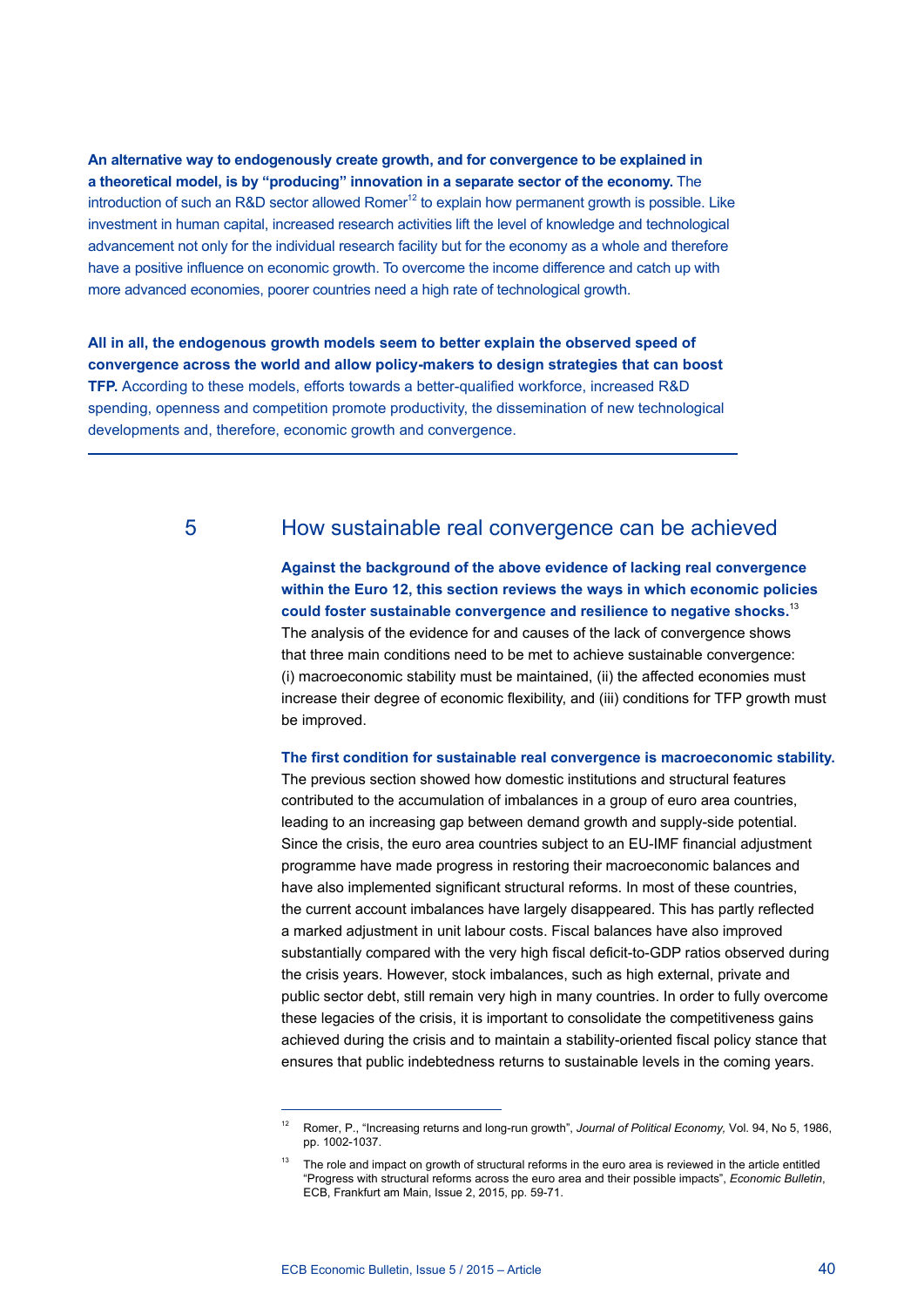Product market regulation (PMR) and employment protection legislation (EPL)



The notes to Chart 6 regarding the OECD PMR and EPL indicators. For the United States, no PMR data are available for 2013, thus only EPL is shown. The darker coloured columns represent those of the catching up economies in the Euro 12 that showed no convergence over this period (Greece, Spain and Portugal), and Italy, the Euro 12 country with the largest divergence.

**The second condition for sustainable convergence is increased economic flexibility that can contribute to a correction of the pre-crisis misallocation of capital.** As shown in the previous section, some of the countries with lower income per capita levels (e.g. Greece, Spain and Portugal) have suffered from particularly high levels of rigidity in their product and labour markets. During the crisis period such rigidities increased the economic costs of the adjustment and led to a sharper fall in potential growth than in other countries. A key step for ensuring a sustainable growth model in the euro area economies with a need to converge is the elimination of the deep structural deficiencies that caused the widespread misallocation of capital and labour prior to the crisis. This can be reinforced through measures that increase competition in the markets for goods, services and labour (see Box 2). While the countries subject to financial assistance programmes have since the onset of the crisis implemented significant reforms that have narrowed the gap in economic flexibility compared with other euro area countries (see Chart 13), further

efforts are needed to close even this gap, let alone bring them up to the level of the countries with the most flexible product and labour markets worldwide.

**The third condition for sustainable convergence is the achievement of higher TFP growth.** As seen in Section 4, there was a tendency towards weak (or even falling) TFP in some of the lower-income euro area countries before the crisis, even in high-productivity sectors (e.g. manufacturing). Country-specific domestic policies should foster the main drivers of TFP by focusing on three main policy areas: (i) improving the quality of labour, e.g. by increasing the proportion of highly skilled workers, (ii) improving the quality of capital by fostering the adoption of innovation and technology, and (iii) creating an institutional framework that supports innovation in businesses.<sup>14</sup>

**Productivity is clearly linked to the quality of labour.** During the first years of EMU the misallocation of resources towards low-productivity sectors created an increased demand for low-skilled workers in some economies that are catching up. This had a negative impact on human capital by creating misguided incentives for leaving education early. Well-targeted active labour market policies may help to gradually channel the active labour force to more technologically advanced sectors.

<sup>14</sup> For more on the main drivers of TFP in the euro area, see the article entitled "The drivers of total factor productivity in catching-up economies", *Quarterly report on the euro area*, European Commission, Vol.13, Issue 1, April 2014, pp. 7-19.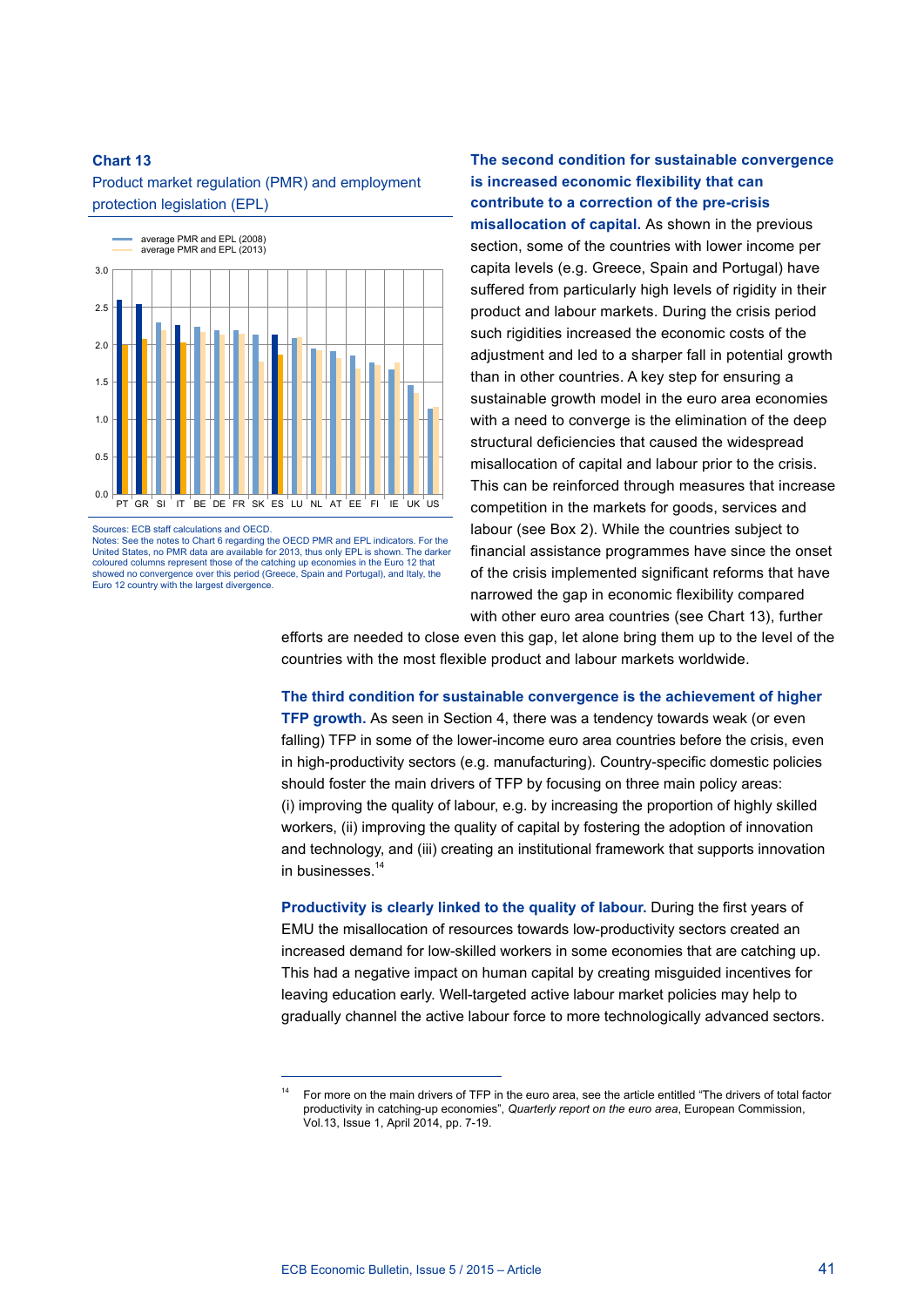#### R&D expenditure and GDP per capita in 2013



Sources: European Commission and Eurostat Notes: For Ireland, R&D expenditure refers to 2012, as no value was available for 2013. Luxembourg is excluded (see the note to Chart 1). The dark blue squares represent those of the catching up economies in the Euro 12 that showed no convergence over this period (Greece, Spain and Portugal), and Italy, the Euro 12 country with the largest divergence.

**TFP performance is also clearly linked to investment in information and communications technology (ICT) sectors and in technological progress that increases growth potential.** Economic theory says that increased research activities increase the level of knowledge and technological advancement for the economy as a whole and therefore have a positive influence on real convergence (see Box 1). Countries that spend more on R&D tend to exhibit higher income levels (see Chart 14).

**Sound domestic institutions are essential for attracting investment in human capital and FDI, and for the creation of new firms.** Incentives for private sector innovation may not be effective if firms have to operate in an environment where there are heavy domestic regulatory burdens, inefficient public administration and judicial systems, or insufficient measures against corruption, or where they have to compete with a large informal economy. Both EU-wide and domestic policies must improve public governance conditions, fight corruption and create the conditions for firms to operate smoothly and efficiently.

#### **Greater economic integration should also support the convergence process.**

Financial market integration contributed to the channelling of capital flows to lowerincome euro area countries before the crisis. However, owing to delays in the completion of the single market for services at the European level, many domestic barriers to competition remain largely in place in services sectors, particularly in Greece, Spain and Portugal, as well as in Italy. Completing the Single Market by removing the remaining regulatory barriers in sectors sheltered from competition would promote a more efficient allocation of capital and speed up the diffusion of new technologies, in particular in the lower-income euro area countries that have more closed services markets. There is also a clear role for common European policies to play in removing the remaining cross-country sectoral barriers by deepening the Single Market. As explained in more detail in Box 2, the Single Market is far from being completed.

# **Capital market integration should contribute to a more efficient allocation of capital.** As shown in Section 3, capital flows to lower-income euro area countries before the crisis were mainly of the debt-creating type. At the same time, equity flows, which are potentially more conducive to higher productivity growth, were fairly

low, reflecting in part the underdeveloped nature of capital market integration in the euro area. The development of a capital markets union and a situation where equity provides a greater share of financing is needed to improve the allocation of capital among the euro area economies (see also Box 2). $15$ 

<sup>15</sup> For the role of the financial sector in fostering real convergence in the euro area, see also Praet, P., "The financial cycle and real convergence in the euro area", speech at the Annual Hyman P. Minsky Conference on the State of the US and World Economies, Washington D.C., 10 April 2014.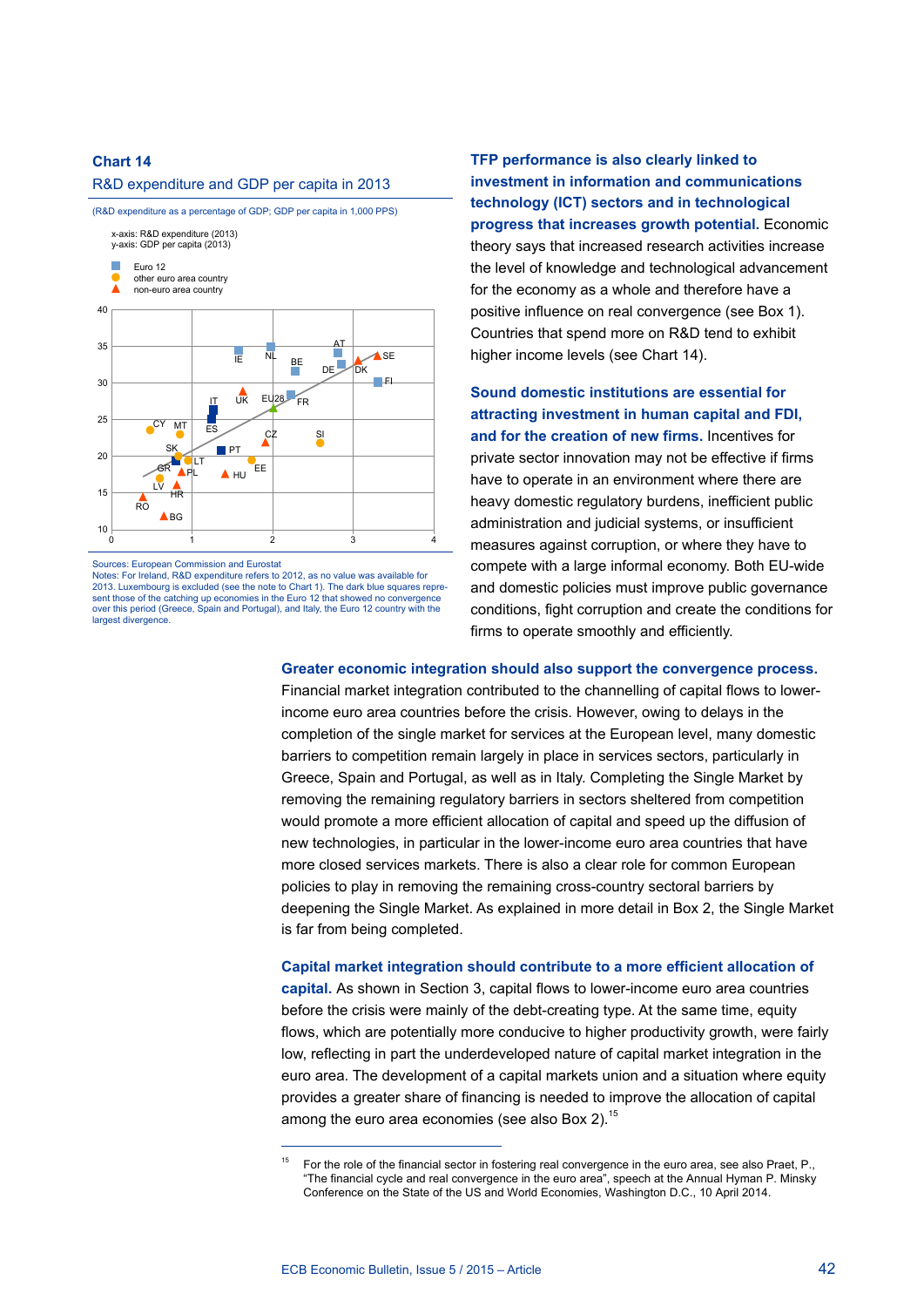### **Box 2** The role of the Single Market

**The Single Market is a pillar of Europe's economic integration.** Since 1993 the objective of the Single Market has been to guarantee the free movement of people, goods, services and capital. Over the past two decades or so it has been continuously modified to keep pace with more recent developments, such as the growing importance of the services sector and the digital economy. The Single Market aims to enhance competition within Europe, facilitate an efficient allocation of resources and allow European companies to compete in global markets.

**By reducing obstacles to trade, labour mobility and competition, and by favouring technological diffusion, the Single Market should support real convergence in the euro area.**  Countries with a specialisation in industries with increasing economies of scale should derive more benefit from the Single Market, as there is greater scope to improve efficiency in these industries; this also applies to countries with more protected sectors, as the benefit of liberalisation will be greater for them. A more integrated euro area will lead to more resilient economies and foster sustainable growth, particularly in countries that have shown greater vulnerabilities during the crisis. Some features of the Single Market that can foster sustainable convergence in the euro area still require further improvement. This box focuses on the free movement of services, labour and capital.

**While progress on the free movement of goods has been significant, the exchange of services across national borders is still lagging behind.** Even though services account for over 70% of the EU economy, the services sector shows much less trade integration than the goods market. Although this is partially due to the non-tradable nature of some services, there are still non-negligible barriers as regards tradable services.

#### **The EU Services Directive of 2006 specifically targets trade and competition in the services**

sector. Its objective is to reduce product regulations that constitute barriers to cross-border trade in services, especially for small and medium-sized enterprises. An evaluation of the success of the Directive conducted by the European Commission in 2012 revealed promising results (see Monteagudo et al.<sup>16</sup>). The implementation of the Directive is seen leading to the greatest improvements in countries with many and/or high barriers, in particular, Greece, Spain, Italy and Portugal (see Chart). Removing barriers allows enterprises from lower-income countries to compete in foreign markets and facilitates the exchange of ideas and technology.

**Estimations of the impact of the Services Directive on GDP growth show a positive EU-wide effect of around 0.8%.**17 Country-specific effects depend on the degree to which the Directive has been implemented, as well as on the importance of the various sectors for individual economies. For those EU economies that are more behind in services sector regulation than others, the benefits can

<sup>16</sup> Monteagudo, J. et al., "The economic impact of the Services Directive: A first assessment following implementation", *European Economy Economic Papers*, No 456, European Commission, Brussels, 2012.

<sup>17</sup> "Report from the Commission to the European Parliament, the Council, the European Central Bank, the European Economic and Social Committee, the Committee of Regions and the European Investment Bank. A single market for growth and jobs: an analysis of progress made and remaining obstacles in the Member States", *Contribution to the Annual Growth Survey 2014*, European Commission, Brussels, November 2013.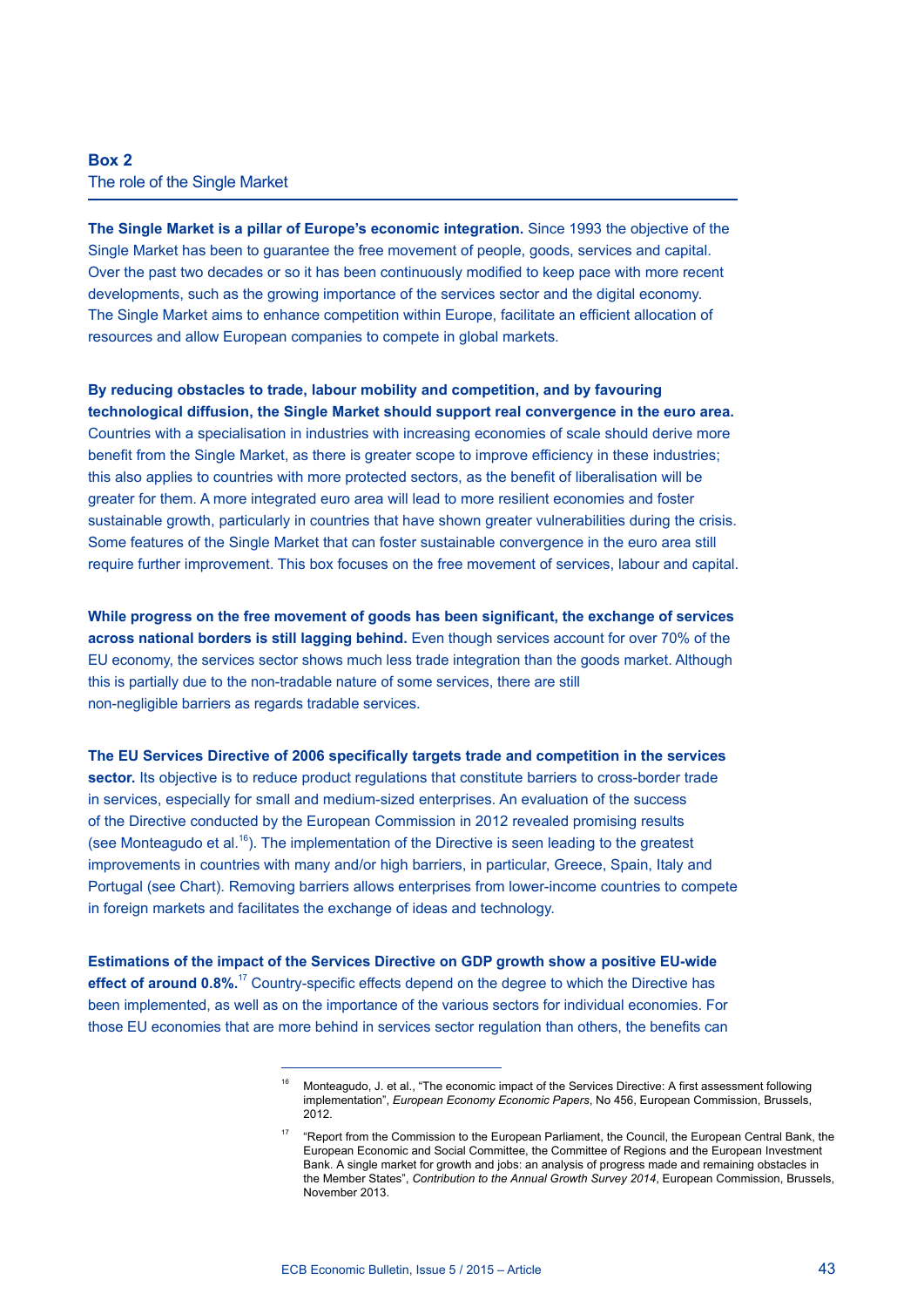Effect of the EU Services Directive on the number of cross-border barriers



Sources: Monteagudo et al. and ECB staff calculations. Note: The darker coloured columns represent those of the catching up economies in the Euro 12 that showed no convergence over this period (Greece, Spain and Portugal), and Italy, the Euro 12 country with the largest divergence.

be particularly large, as shown by a positive effect of 1% and 1.4% of GDP in Greece and Spain respectively. In a scenario where all barriers to trade and services are completely abolished, additional GDP gains of up to 1.6% could be realised. Fully eliminated barriers would have the further beneficial effect of increasing productivity by a figure in the range of 5% (Portugal) to 7% (Greece).

**Another key element of the Single Market is labour mobility.** EU citizens have the right of free movement, i.e. the right to live and work in any EU country and to be treated equally by local employers. As mentioned in Box 1, labour mobility can contribute to convergence by moving human capital and skills, but, more importantly, it can also be an important shock absorbing mechanism in the face of countryspecific or sectoral shocks. Over the last

decade, intra-EU labour mobility has been driven mainly by income and wage differentials between the eastern and western Member States. More recently, it has also been driven by the growing differences in labour market performance, especially between euro area countries.

**During the crisis, there was a rise in labour inflows into the more resilient economies, such as Germany and Austria.** However, the scale of these flows has been relatively small. In fact, while labour mobility is an area where a significant number of policies have been implemented at the EU level, it is still well behind US standards. In response to the sharp rise in unemployment resulting from the protracted crisis, there have been a number of policies aimed at removing obstacles to labour mobility, such as the new EU Directive on professional qualifications (in force from January 2016), the creation of a pan-European job search network (EURES) in 2014 and the new Directive on supplementary pension rights in 2014.

**Finally, the single market for capital appears far from complete.** Important steps in the creation of a single capital market were the Payment Services Directive in 2007, which laid out the harmonisation of payment services, and the Single Euro Payments Area (SEPA). The latest step in capital markets integration is the capital markets union, announced by the European Commission at the beginning of  $2015$ ,<sup>18</sup> which is aimed at further integration of financial markets, improved access to finance for firms and the creation of more investment opportunities for European households and enterprises. Well-functioning capital markets will also facilitate the mobilisation of private financing in the context of the Investment Plan for Europe, launched in November 2014.

<sup>18</sup> "Building a Capital Markets Union", *Green Paper*, No 63, European Commission, Brussels, February 2015.